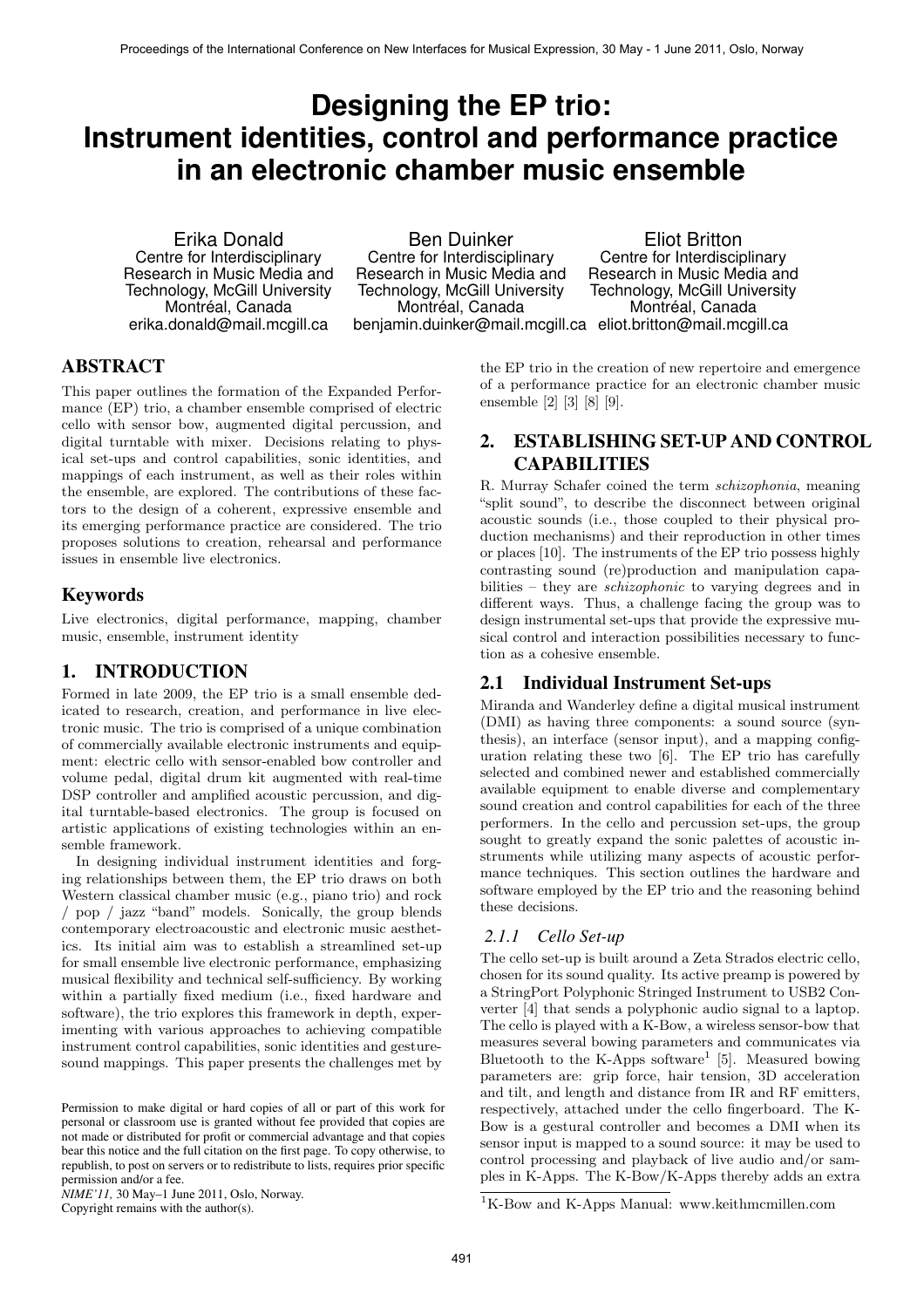layer of gesture-sound control capability to the cellist's performance. Every bowing gesture may perform two tasks, controlling not only sound production on the cello but also continuous processing parameters. This presents significant mapping and compositional challenges, which are addressed in 3.2.2 and 4.

The limited amplitude range of the electric cello was initially problematic in the ensemble. A Roland EV-5 Expression Pedal<sup>2</sup> was added as a volume controller to expand dynamic range and enable abrupt changes, allowing the cello to better match the ADSR (i.e., envelope) characteristics of the turntable and V-Drums. The volume pedal controls the main output of the K-Apps software, attenuating the audio signal sent from the cello set-up to the mixer.

#### *2.1.2 Percussion Set-up*

The percussion set-up is built around a 4-piece Roland V- $\mbox{Drum kit}^3$  with a TD-9 sound module used as a MIDI interface. This V-Drum kit was selected because it is portable, reliable, and provides tactile feedback similar to acoustic drums. Samples are triggered by velocity-sensitive drum pads and processed by a laptop running Native Instruments' Kontakt sampler<sup>4</sup>. Various DSP parameters are mapped to the sliders and knobs of a Korg NanoKontrol<sup>5</sup>. This set-up allows the percussionist to activate and modify samples in an intuitive and precise manner.

V-Drum cymbal pads are replaced with acoustic cymbals. This set-up is augmented with small, resonant acoustic percussion instruments (e.g. bowed crotales), amplified to suit the performance space and processed by the turntablist at the mixer (see Figure 1). These modifications provide acoustic sound options that expand the percussion sound palette and are often used to enhance blend with the cello sounds.

#### *2.1.3 Turntable Set-up*

The turntable set-up consists of a Pioneer CDJ-1000 MK3<sup>6</sup> digital turntable and an Allen and Heath Xone 92 mixer<sup>7</sup>. The CDJ-1000 MK3 was selected for its robustness, portability, and wide feature set. Its control features are modeled on those of standard vinyl turntables, including touch sensitive platters, master pitch/tempo controls and brake. The CDJ also has adjustable brake speeds, reverse, and expanded pitch range and cue options, which enable greater manipulation of audio materials.

Manipulating and mixing multiple sound sources in real time is the core of DJ performance practice. In the EP trio, the cello and percussion set-ups take the place of additional turntables that might be routed to the mixer and adjusted by the turntablist. Musical use of EQ, cross fading, mixing and effects processing, applied to the ensemble as a whole, help to achieve balance and blend, resulting in a cohesive ensemble sound.

# 2.2 Ensemble Set-up

Figure 1 depicts the hardware set-up and signal flow of the EP trio. The dotted line represents a Bluetooth connection.

#### *2.2.1 Ensemble Sound Scheme*

As shown in Figure 1, sound is mixed within the ensemble (by the turntablist) and a single mix output as a stereo

<sup>5</sup>Korg, Inc. NanoKontrol. Tokyo, Japan. (2008)

signal to both house and onstage monitors. This decision was motivated by the desire for technical autonomy (i.e., no need for a sound person); the trio retains control of onstage monitor levels. Decisions not to use individual mixes, headphones, or spatialized monitors were prompted by performers' wishes to keep physical set-up simple and to hear the same mix as the audience, thereby developing control of their own sounds as part of the ensemble (much like an acoustic chamber group). These choices present major implications for the design of individual instrument sounds, identities and roles within the group, and their means of control – sounds must be reasonably distinct and performance gestures clear (as noted in Donald's previous ensemble DMI performance experience)[9].



Figure 1: EP trio set-up and signal flow.

# 3. CREATING INSTRUMENT AND ENSEM-BLE IDENTITIES

Individual instrument identities, and roles within the EP trio, are dependent on decisions relating to all three components of DMIs described by Miranda and Wanderley. These are: the physical interfaces and control capabilities they afford; the sounds produced, whether inherent (acoustic) or assigned (sampled, synthesized or processed); and the mappings between the two. The fixed set-up of the EP trio was described in the previous section. In the present section, the contributions of sounds and mappings to the development of instrument identities and roles, and finally the emergence of an ensemble performance practice, will be considered.

## 3.1 Instrument Identities and Mappings

In a context where each of the instruments can sound like (almost) anything, they begin to be defined by their control capabilities and limitations. Individual instrument identities will become more defined as a larger body of repertoire for the EP trio is created, revealing which sound and mapping elements are particular to specific compositions and which are consistently retained by each instrument.

The decision to hear only one mix from shared monitors results in additional challenges (described in 2.2.1). When instrument sounds are similar and their source shared, performers have difficulty distinguishing their own sounds, resulting in diminished control [9]. It is preferable that each instrument's sounds be distinct, however, the ability to blend

<sup>2</sup>Roland Corporation. www.roland.com/products/en/EV-5 <sup>3</sup>Roland Corporation. TD-9 V-Drums, Japan. (2008)

<sup>4</sup>Native Instruments. Kontakt. Berlin, Germany. (2010)

 $^6$ www.pioneer.eu/uk/products/archive/CDJ-1000 MK3

<sup>7</sup>www.allen-heath.co.uk/uk/xone92.asp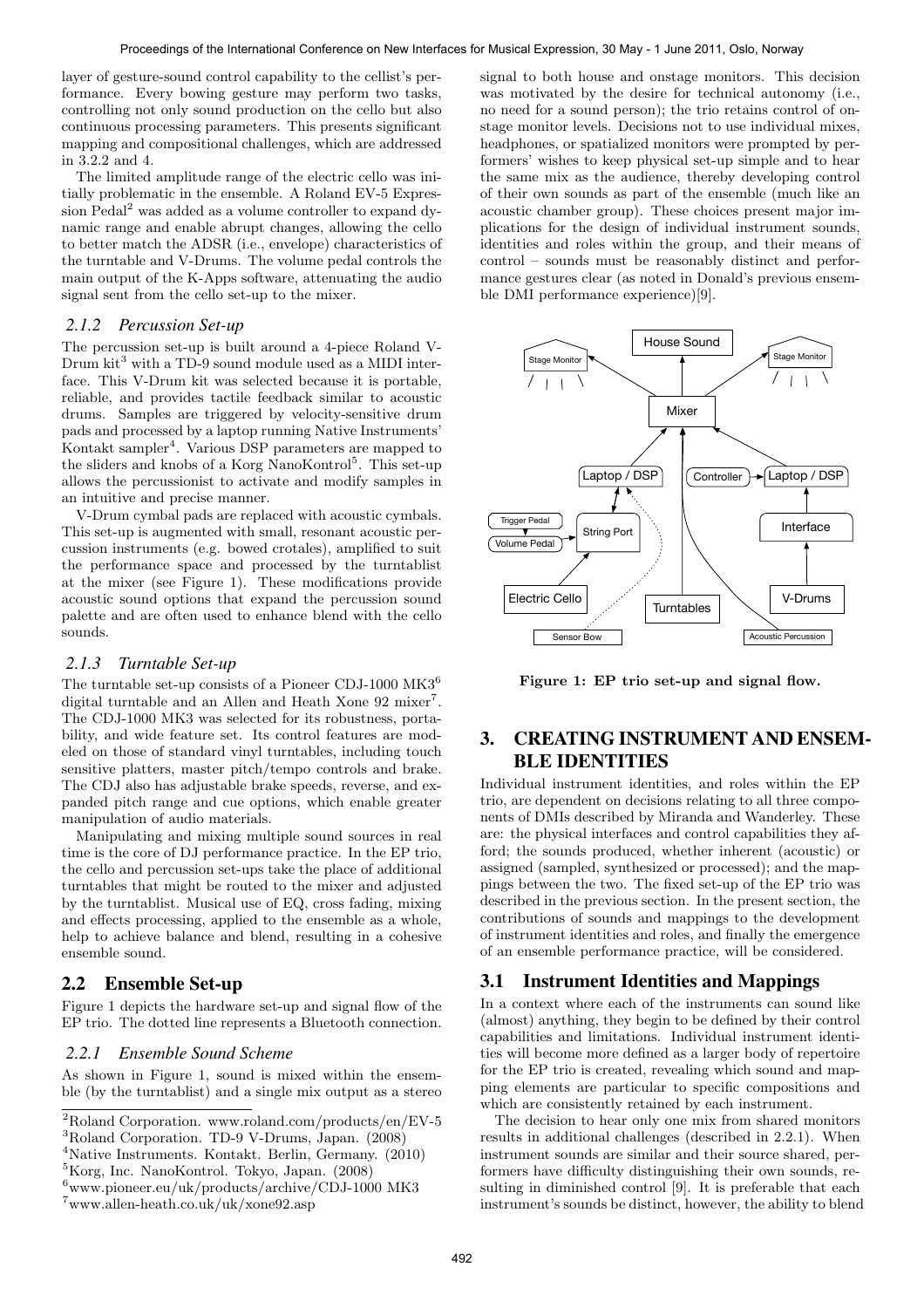may be essential to some compositions. In these instances, control/performance gestures must be very clear. Therefore, the EP trio is developing a core of gesture-processing mappings that remain quite consistent, despite changing sonic materials (see Figure 2). These include gestures to control volume, envelope shape and aspects of timbre for each instrument, with particular attention to filtering, amplitude control, velocity scaling and gain staging. This provides a means for performers to play expressively and "together" as an ensemble – dynamic and timbral ranges are controllable and compatible. A stable set of mappings also establishes mutual understanding of the control resulting from performance gestures, providing some degree of multimodal congruence between gesture and sound. Additional mappings may vary from one composition, or moment, to the next according to the need to control specific sonic materials (see Figure 2).



Figure 2: Core and composition-specific mappings.

# *3.1.1 Cello Identity*

The electric cello is the least *schizophonic* in the ensemble – its sonic identity is largely tied to its acoustically generated sound. Like the electric guitar, it produces an amplified audio signal that may be modified by applying various digital signal processing (DSP) effects. In the EP trio, the cello is the only instrument able to accurately perform pitched material, suggesting a role as a melodic instrument. The K-Bow/K-Apps enables playback of samples, and continuous control of sound processing by bowing gestures, potentially allowing the cello to assume other roles.

## *3.1.2 Cello Mapping*

The K-Bow/K-Apps adds a dual layer of gesture-sound control capability to the cellist's performance: bowing gestures may determine both sound production on the cello and continuous processing parameters. Achieving compatibility between the two presents significant mapping and compositional challenges. The cellist and/or composer specify the types of DSP and their control (and scaling) by assigning sensed bowing parameters to effects (e.g. bow length to delay; distance from fingerboard to filter frequency.) in K-Apps. Sound production and control gestures must be congruous, highly repeatable, reasonably intuitive, and ergonomic to the cellist. This necessitates close collaboration between cellist and composer and careful compositional planning. Infinite mappings are possible, but most successful combinations draw on established cello techniques.

## *3.1.3 Percussion Identity*

The identities and roles of the percussion set-up in the EP trio are defined by the sample libraries controlled and the limitations imposed by trigger-based performance. Despite these constraints, it can produce both event-based and textural sonic materials, using sample manipulation parameters and acoustic percussion. To fulfill these roles, appropriate sample library construction is critical. Much of the percussion's sonic identity is re-created with each piece.

# *3.1.4 Percussion Mapping*

Logical sample to drum pad assignment is paramount for the V-Drums. The standard drum kit organizes drum location based on pitch range: lower sounds are located at the player's right (floor toms) and feet (kick drum)<sup>8</sup>. As the kick drum is typically the lowest pitched instrument, the kick drum pad is reserved for lower-pitched or loop-based samples, utilizing that drum's association with keeping steady time. Pitch, envelope, and filters are modified in real time via NanoKontrol, mapped according DSP required.

## *3.1.5 Turntable Identity and Mapping*

The limitations and idiosyncrasies of the turntable define its identity within the EP trio. It has fixed mappings of performer gesture to control/manipulation parameter but the sound materials available may change from moment to moment and piece to piece. The sounds the turntable (re)produces are samples created by the composer or selected by the performer. Textural drones, rhythmic materials, events, transitions, scratch solos and pre-recorded tape passages are musical/structural roles the turntable can readily perform.

# 3.2 Flexibility of Sounds and Mappings

Despite arriving at a fixed set-up, the wealth of sound and mapping possibilities for each instrument is only partially constrained. Some sounds are inherent to an instrument (i.e. acoustic percussion, electric cello) but may be modified through digital processing. Other sonic materials are entirely at the discretion of the performers and/or composers (i.e. those reproduced by sample-based instruments: turntables, V-Drums, and potentially K-Bow). The instruments of the EP trio also differ greatly in their capacity to alter mappings, thus ranging from minimal to total flexibility in both their sonic and mapping possibilities. Each instrument's sounds and the performance gestures/playing techniques enabled by its mapping(s) contribute to its individual identity and role(s) within the ensemble.

# *3.2.1 Two Dimensions of Flexibility*

As represented in figure 3, the cello set-up has the least flexibility in its sonic identity (when not using the K-Bow as a sample playback controller) while the percussion has the most, as it can readily trigger more simultaneous samples than the turntable. However, the cello set-up affords highly flexible gesture-processing mapping strategies because a multitude of DSP parameters can be mapped to a number of continuous sensor input streams from the K-Bow (and combined with live creation of audio material). In contrast, the mapping of turntable control gestures to sound processing is essentially pre-established and fixed. The EP trio percussion set-up falls somewhere in the middle in its mapping flexibility – though its samples must always be triggered by a striking gesture, both samples and processing effects are flexibly assigned to the drum pads and the NanoKontrol's knobs and sliders, respectively. Because of its high flexibility in terms of both sonic identities and mappings, the percussion set-up often serves as the "glue", or mediator, between the cello and turntable set-ups, providing a middle ground between the two.

# 4. REHEARSAL AND CREATIVE ISSUES

Numerous, interrelated challenges encountered during the creation and rehearsal of new works continue to influence the development of the EP trio's instruments and the emergence of an ensemble performance practice.

<sup>8</sup>Based on normal kit set-up for right-handed drummer